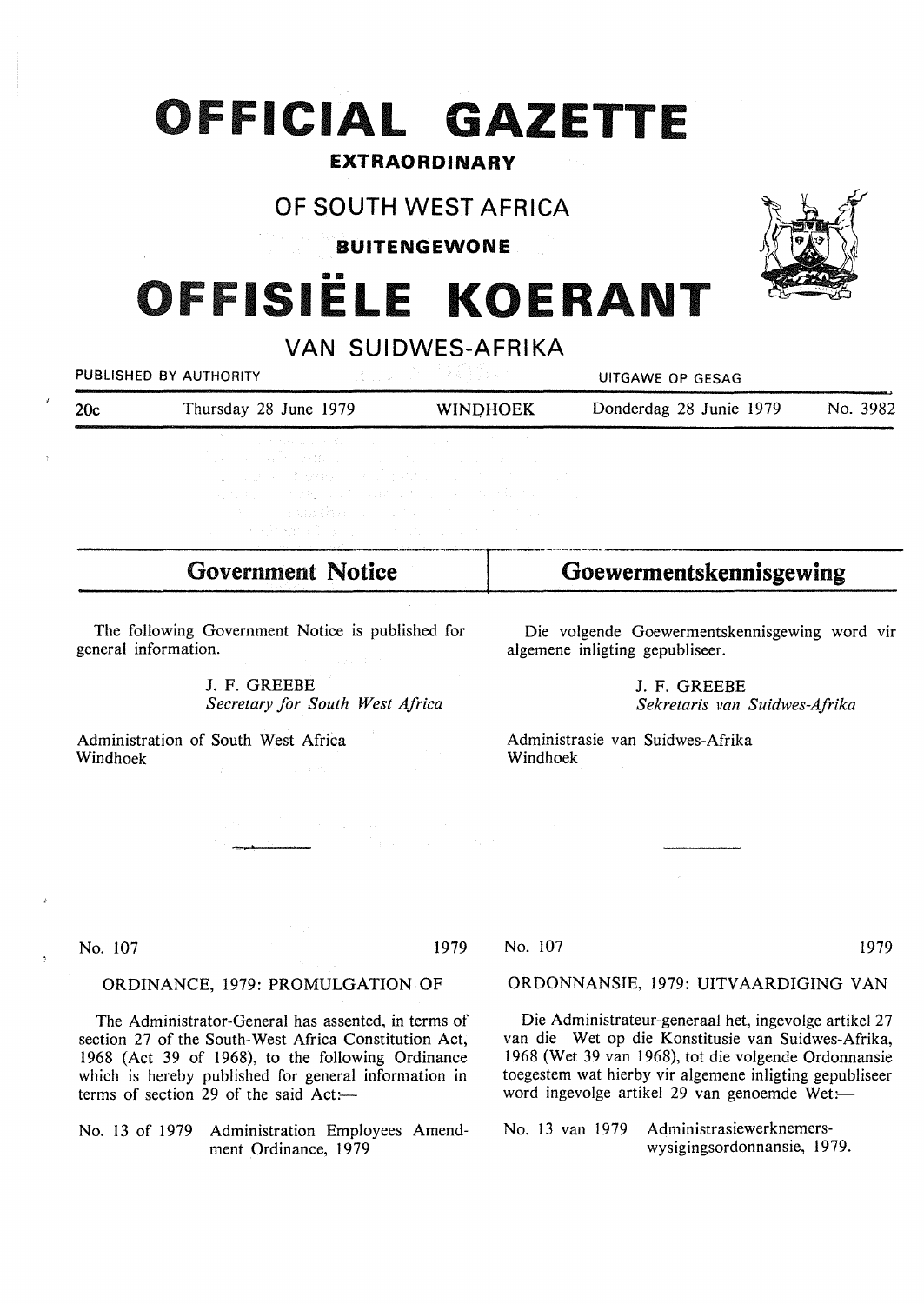#### **No. 13 of 1979** ADMINISTRATION EMPLOYEES AMENDMENT ORDINANCE, 1979

*(Assented to 18 June 1979) (Afrikaans text signed by the Administrator-General) (Date of commencement 28 June 1979)* 

## **ORDINANCE**

To amend the Administration Employees Ordinance, 1957, so as to substitute the expression "Executive Committee" for the word "Administrator"; to correct certain references; to define the expression "Executive Committee"; to amend a textual error in the Afrikaans text of section 2; to provide that the Executive Committee may make regulations in regard to the secondment of employees to certain authorities and persons, and the employment of persons seconded to the Administration; and to provide for incidental matters.

BE IT **ORDAINED** by the Legislative Assembly for the Territory of South West Africa, as follows:-

Amendment of Ordinance 17 of 1957 to substitute the expression "Executive<br>Committee" for the word •· Administrator".

Amendment of section I of Ordinance 17 of 1957.

Amendment of section 2 of Ordinance 17 of 1957.

!. The Administration Employees Ordinance, 1957(hereinafter referred to as the principal Ordinance) is hereby amended by the substitution for the word "Administrator" wherever it occurs of the expression "Executive Committee".

2. Section I of the principal Ordinance is hereby amended by the substitution for the second sentence in subsection (I) of the following sentence:

'"For the purposes of this Ordinance "employee" means a person in the service of the Administration who is not a member of the public service contemplated in section 3(1) of the Public Service Act, 1957 (Act 54 of 1957), or a teacher referred to in section  $1(x)$  of the Education Ordinance, 1975 (Ordinance 21 of 1975); and "Executive Committee" means the Executive Committee referred to in section 4 of the South-West Africa Constitution Act, 1968 (Act 39 of 1968).".

3. Section 2 of the principal Ordinance is hereby amended by the substitution in the Afrikaans text for the expression "sub-artikel (1)" of the expression "artikel *een*".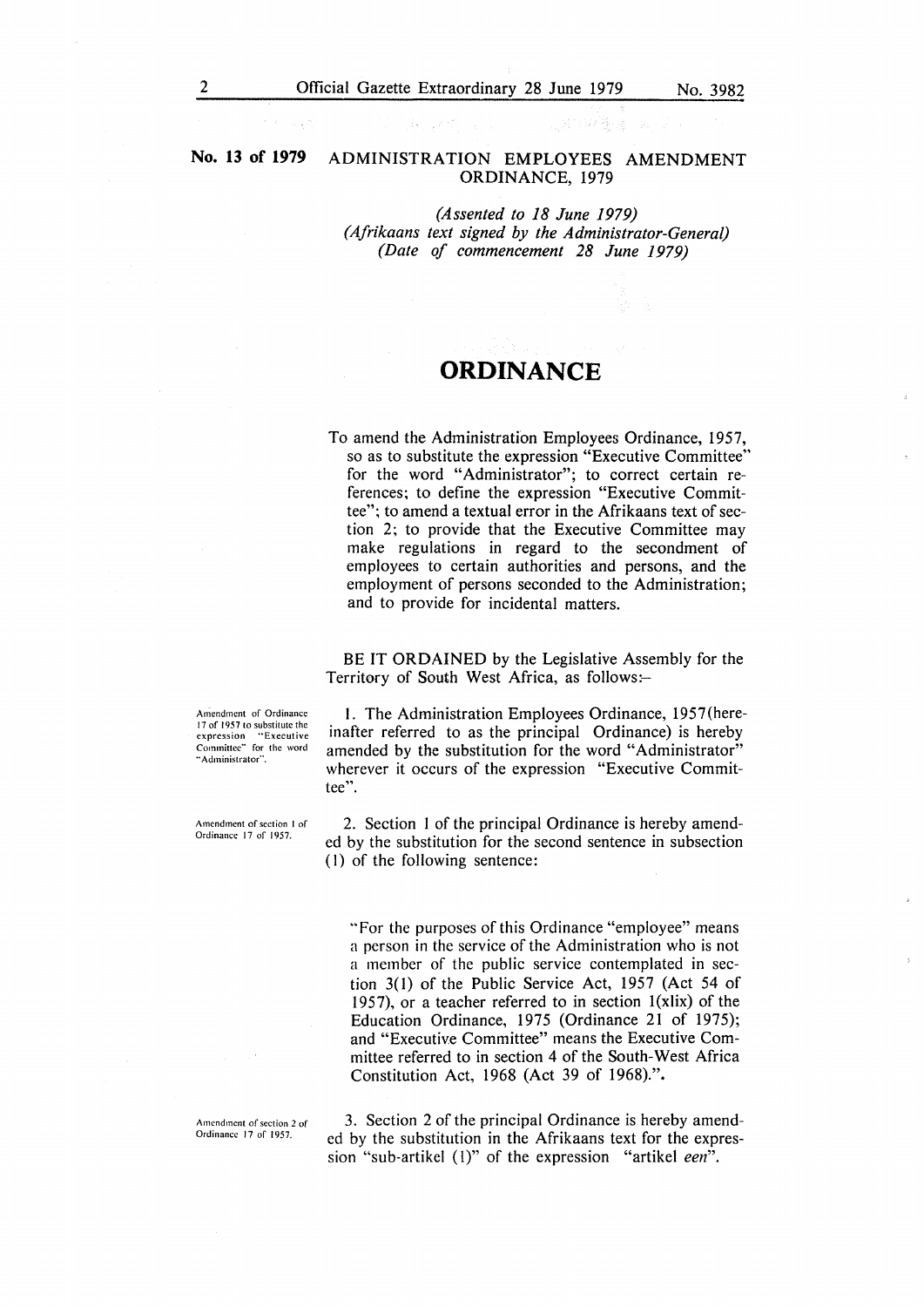#### ADMINISTRASIEWERKNEMER:SWYSIGINGS-ORDONNANSIE, 1979

**No. 13 van 1979** 

*(Goedgekeur 18 Junie 1979) (Afrikaanse teks deur die Administrateur-generaal onderteken) (Datum van inwerkingtreding 28 Junie 1979).* 

## **ORDONNANSIE**

Tot wysiging van die Administrasiewerknemersordonnansie 1957, om die woord "Administrateur" deur die uitdrukking "Uitvoerende Komitee" te vervang; om sekere verwysings reg te stel; om die uitdrukking "Uitvoerende Komitee" te omskryf; om 'n teksfout in artikel 2 te verbeter; om te bepaal dat die Uitvoerende Komitee regulasies kan maak betreffende die afstaan van werknemers aan sekere owerhede en persone, en die indiensneming van persone wat aan die Administrasie afgestaan word; en om voorsiening te maak vir verbandhoudende aangeleenthede.

Die Wetgewende Vergadering van die Gebied Suidwes-Afrika VERORDEN SOOS VOLG:-

I. Die Administrasiewerknemersordonnansie 1957 (hieronder die Hoofordonnansie genoem) word hierby gewysig deur die woord "Administrateur" oral waar dit voorkom deur die uitdrukking "Uitvoerende Komitee" te vervang.

2. Artikel l van die Hoofordonnansie word hierby gewysig deur die tweede sin in subartikel ( 1) deur die volgende sin te vervang:

"In hierdie Ordonnansie beteken "werknemer" iemand wat in diens is van die Administrasie uitgesonderd'nlid van die staatsdiens beoog in artikel 3( I) van die Staatsdienswet, 1957 (Wet 54 van 1957) of 'n onderwyser bedoel in artikel  $I(xx)$  van die Onderwysordonnansie, 1975 (Ordonnansie 21 van 1975); en beteken "Uitvoerende Komitee" die Uitvoerende Komitee bedoel in artikel 4 van die Wet op die Konstitusie van Suidwes-Afrika, 1968 (Wet 39 van 1968).".

3. Artikel 2 van die Hoofordonnansie word hierby gewysig deur die uitdrukking "sub-artikel (1)" deur die uitdrukking "artikel *een"* te vervang.

Wysiging van Ordonnansie 17 van 1957 om die<br>woord "Administrateur" deur die uitdrukking "Uitvoerende Komitee" te vervang.

Wysiging van artikel I van Ordonnansie 17 van 1957.

Wysiging van artikcl 2 van Ordonnansie 17 van 1957.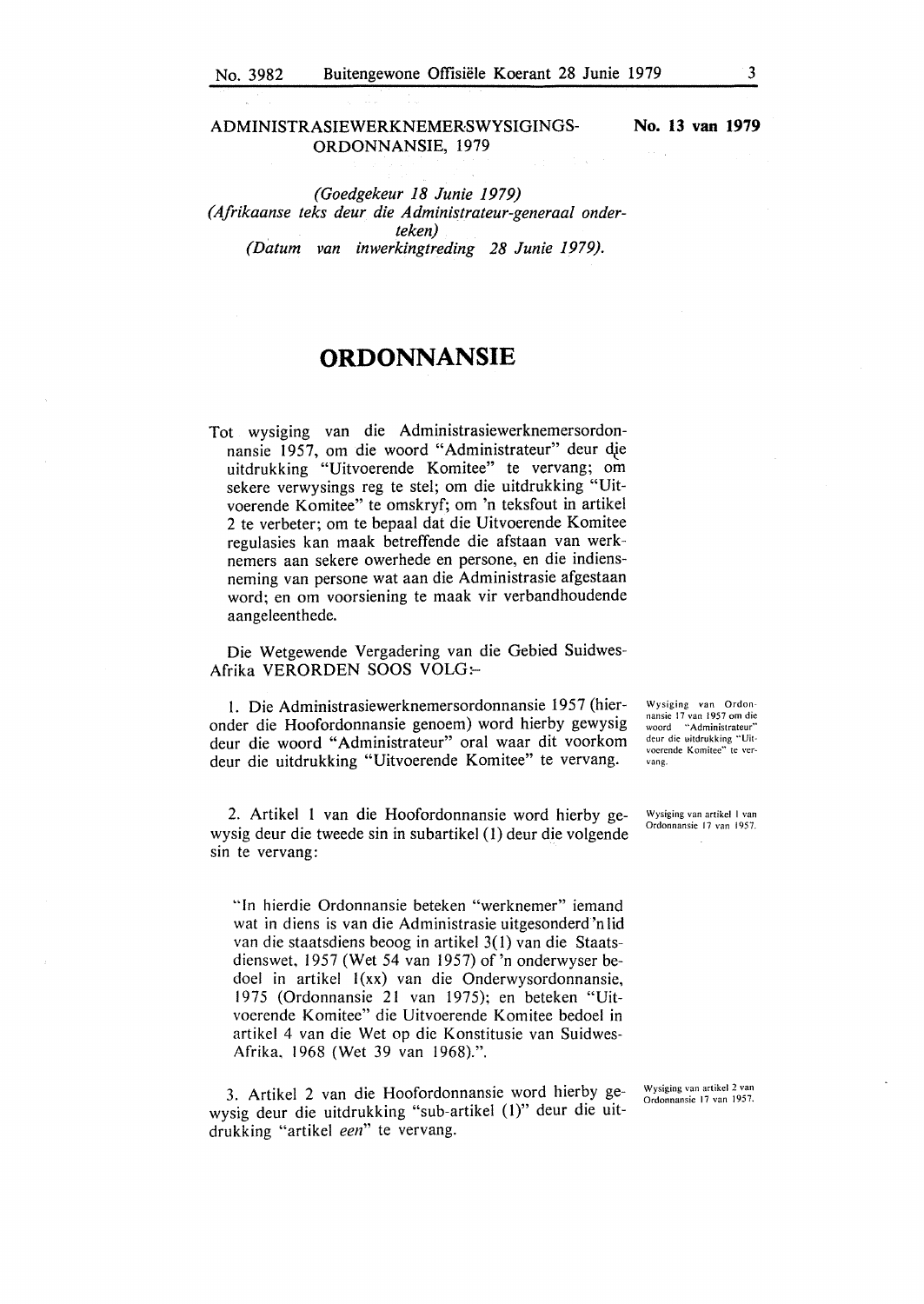#### No. 13 of **1979 ADMINISTRATION EMPLOYEES AMENDMENT ORDINANCE,** 1979

- Amendment of section 3 of Ordinance 17 of 1957.
	- 4. Section 3 of the principal Ordinance is hereby amended by the insertion after paragraph (b) of the following paragraphs:
		- "(bA) the secondment of employees, with their own consent, to the service of the Government of the Republic of South Africa, any other government or authority, a board, institution or body established by or under any law, or any other body or person;
			- (bB) the employment of persons in the service of the Government of the Republic of South Africa, any other government or authority, a board, institution or body established by or under any law, or any other body or person, who are seconded to the Administration;".

5. This Ordinance shall be called the Administration Employees Amendment Ordinance, 1979.

Short title.